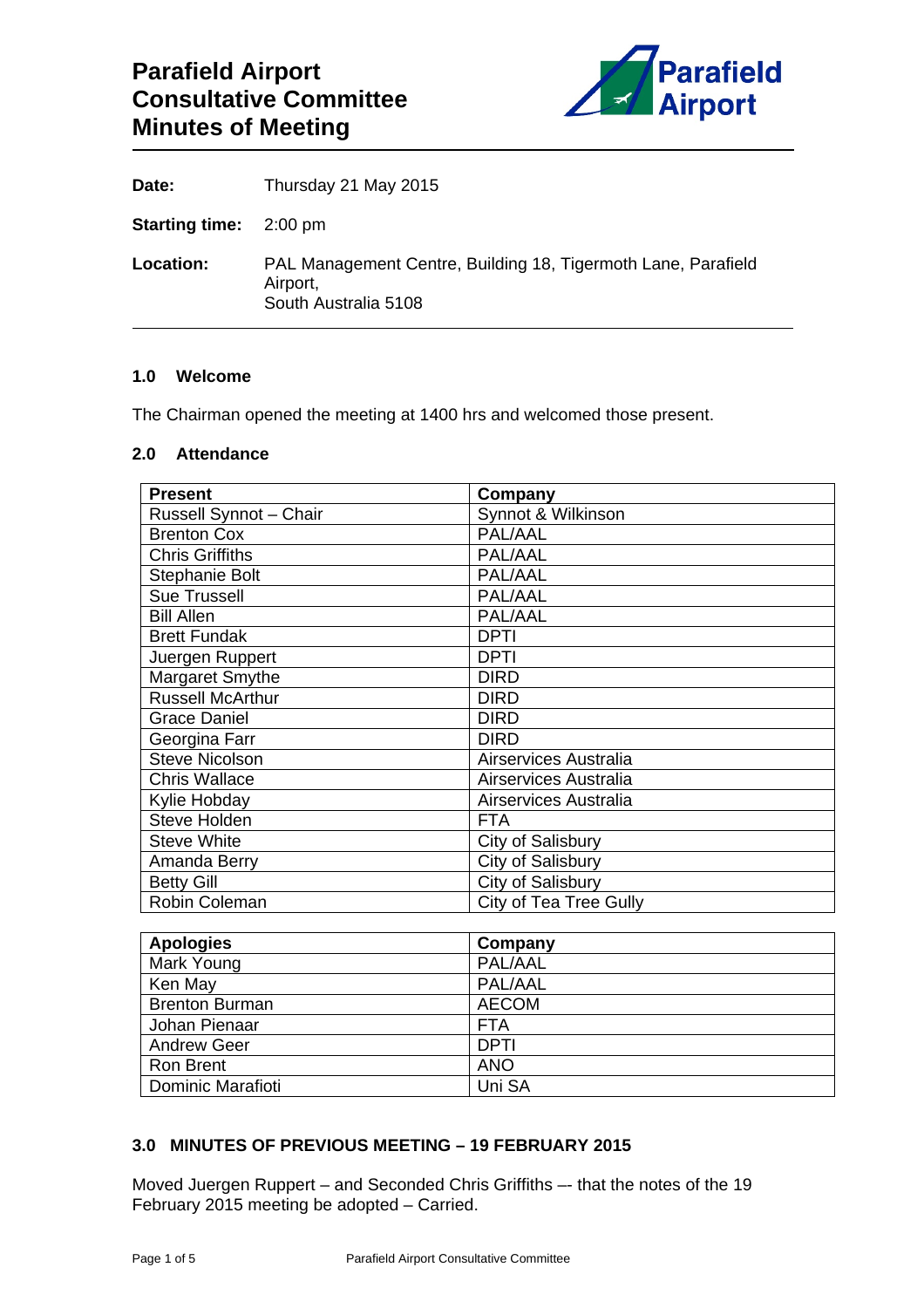# **4.0 CORRESPONDENCE**

#### **4.1 Correspondence In:**

Apologies **Reports** 

### **4.2 Correspondence Out:**

Reports, Previous Minutes and Agenda Thank you emails to presenters from Chair

### **5.0 ACTION ITEMS**

### **5.1 Progress of Airport Referral Review – From DPTI**

Information was received from Daniel Clapp that the planning is nearly complete. A consultation process was in place over the last months and revised charts were sent out to Councils and to Parafield Airport for comments. Comments have been received and the Department met with Parafield Airport a few weeks ago and discussed the potential changes. The simplified mapping has been finalised and will be forwarded mid next week for further comment. Once the referral change has been approved, the next step is to make an addition/correction to the Development Plan.

The referral process is described incorrectly in the Development Plan and needs to be amended. The process only discusses the Department of Infrastructure and Regional Development as the referral body which isn't correct as this only applies to Federally Leased Airports but not to the other airports. As this is a change to the Development Act it will be a formal process. A working group has been established who are dealing with all major changes and this will be part of it. The timings will be confirmed at the next meeting.

### **5.2 Public Safety Zones from the Commonwealth – ongoing item**

The National Airports Safeguarding Advisory Group met on the 26 February 2015 and discussed policy options for public safety zones at airports and agreed that further work would be undertaken and circulated out of session before consideration at the next NASAG meeting which is scheduled for July. DPTI confirmed at the meeting that they have received the information and made comment that the jurisdiction should avoid the risk of exposure in restricting further development approvals, which has all been considered. The City of Salisbury would like to see something similar done for RAAF Base Edinburgh Airport.

### **5.3 Airservices – Temporary Noise Monitoring (results provided during 2015)**

The program will commence on 6 July 2015 for 6 months and will be in 5 locations; Salisbury Downs, Brahma Lodge, Park Hill Shopping Centre, Globe Derby Park and Mawson Lakes.

### **5.4 Technical Working Group to report back on outcome of Ground Running Complainant**

At the meeting on 20 May 2015 there were no changes or amendments to the Fly Friendly Program and a review of the noise complaint data suggested that there was a decrease in movements in the Jan-March period. Flight movements have increased and movement in 2015 are similar to flight activity in 2012. One ground running complaint was received and investigated; the complaint was lodged by an Airport tenant and on investigation the practice was found to be compliant with the airport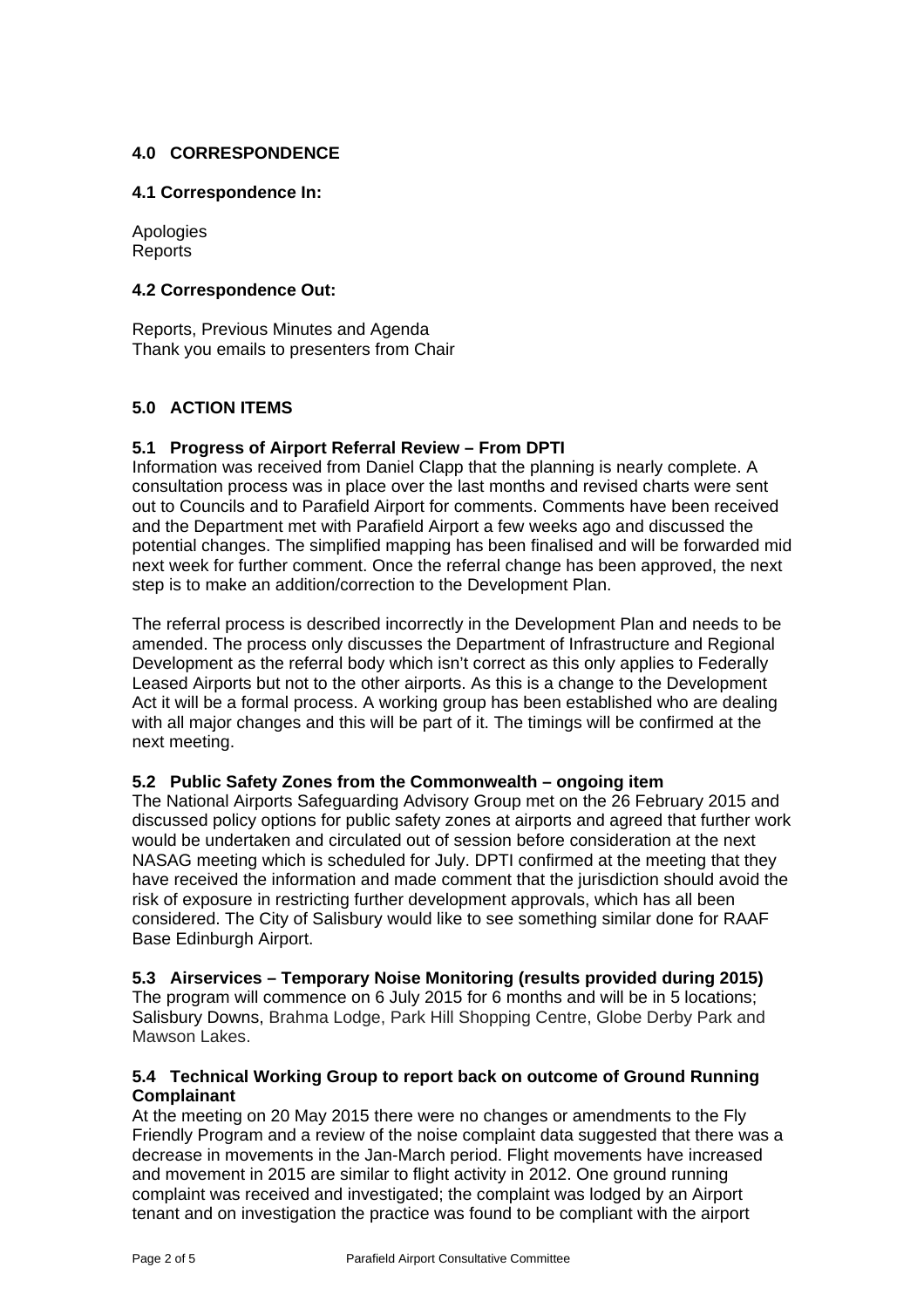policy. The flying training schools and air traffic services confirmed their willingness to comply with workable requests for the noise monitoring program

The impact of CASA's introduction of a ruling (CAAP 235A) on minimum runway width was discussed. This effectively reduces the capacity of runway 03 Right and 21 Left affecting larger aircraft types at Parafield. PAL is assessing the future needs of the airport to assess what improvements should be made to cater for these larger aircraft types. Parafield Airport advises that the use of electronic cigarettes should be treated the same as normal cigarettes and are banned from Airside areas and within Parafield Airport Limited leased buildings.

### **5.5 The Commonwealth to enquire if the approval for an 8-story building in Mawson Lakes has been referred to DIRD**

The application was within Zone D and would require referral for buildings over 45m. The building was approx. 30m high.

# **6.0 AIRPORT UPDATE**

**6.1 Parafield Airport Limited Report –** tabled with the following noted: Flight training has increased by 19% over the last few years and around the same levels as 2012. The youth flying scholarship has been awarded to Jaron Degnan. No emergency activations were activated in the last period. The Freda Thompson Place left-out intersection has been constructed and is in operation. Final development approval has been given for Kesters Road relating to the Masters development. The Park and Ride commercial and design parameters have been agreed for 350 space car park.

**6.2 Property and Development and Land Use Report –** tabled with the following noted: The formal documentation of the Masters store will be executed today or tomorrow and the Kesters intersection will be completed at the end of the year and Masters to be finished by May 2016.

**6.3 Environment Report –** tabled with the following noted: it was noted the bird strike rate has a high variability between months. This can occur because of different weather events or construction work.

**6.4 Planning Co-ordination Forum Report –** tabled with no items required to be noted.

**6.5 Technical Working Group (PATWG) –** Please refer 5.4.

### **7.0 COMMUNITY AND AIRPORT AGENCY UPDATE**

**7.1 Federal Department of Infrastructure and Transport Report –** tabled with no items required to be noted. The Department advised that the Commonwealth Government has released a paper proposing regulatory amendments relating to efficiencies for the Master Plan and Major Development Plan processes for Commonwealth-owned airports. The link was provided to all members after the meeting (also below). Comments on the paper close on 31 May 2015.

http://www.infrastructure.gov.au/aviation/airport/planning/better\_regulation\_proposals.a spx

The paper proposes amending the Master Plan cycle for Adelaide and Parafield Airports from 5 years to 8 years, and increasing the monetary trigger for Major Development Plans from \$20 million to \$30 million (including an appropriate cost inflator mechanism).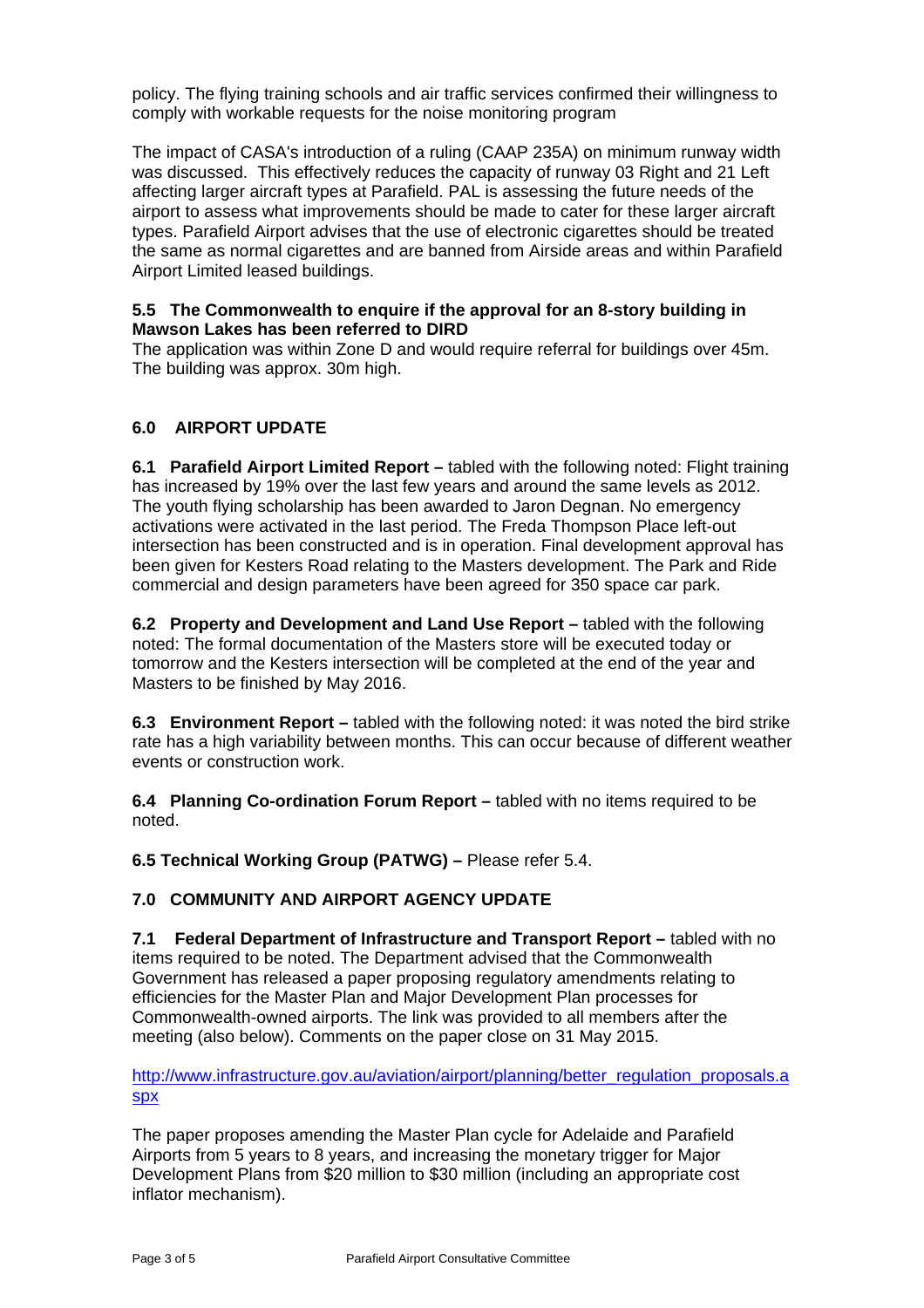The review of the PCF and PACC is nearly complete which included 320 online surveys completed and 50 interviews and report will be provided to the Department on 30 June 2015 including recommendations.

No noise complaints were received for Parafield Airport and the last quarter has been consistent.

**7.2 State Department of Planning, Transport and Infrastructure Report –** tabled with the following noted: due to the recent modifications to Australian Standard 2021, (aircraft noise) there has been a review of guideline A which was conducted internally and a new draft has been sent out for comments and will be finalised at the end of July

**7.3 Airservices Australia Report –** The following was noted:

Quarter 1, 2015 Adelaide Noise Information Report has now been published at http://www.airservicesaustralia.com/publications/noise-reports/noise-reports/

The movements overall are slightly up on the 3-year average. ASA currently reports by quarter and are looking at extend to 5 year trends. The main issues were noise frequency and late flights. It was suggested to reduce the pixel size on the maps to help identify areas and make more informative and specific analysis.

**7.4 Aircraft Noise Ombudsman Report –** Nothing to report to committee.

**7.5 Flight Training Adelaide Report –** FTA has seen a steady increase in student numbers in 2015 and is currently training 230 students in-house and 42 offsite (FTA have 280 capacity). FTA took part in round 2 of the Strategic Council for Aviation talks with the Federal Government which was held in Sydney yesterday.

**7.6 Uni SA Aviation Academy Report –** No report submitted

**7.7 City of Salisbury –** tabled with the following noted: Consultation of the Mawson Lakes Development Plan Amendment (DPA) concluded on 20 March 2015. Council received a submission from Parafield Airport and will ensure that the issues raised within the submission are addressed.

Council has prepared the draft Main Roads (Salisbury Highway and Main North Road) DPA, and will present this to Council in June 2015 seeking endorsement to release the DPA for consultation.

Community engagement activities for the review of Council's City Plan and development of its Adaptation Plan will commence in July 2015. Input from Parafield Airport will be sought to assist in informing the development of both of these plans.

The Council received a complaint from a resident regarding an aircraft allegedly dumping fuel. The Committee was unaware of any aircraft types regularly using Parafield that was capable of dumping fuel. A resident was worried about pollution from aircraft and concerned about long-term exposure to admissions/exhaust fumes. This issue was potentially raised at the last Parafield Master Plan public meeting in 2012. Studies have been conducted overseas but it was noted that exhaust emissions from road traffic would be more of a concern.

AAL Environment Manager conducted Air Quality Modelling based on aircraft movements for both Adelaide and Parafield and the information provided confidence in the contribution of aircraft relative to other pollution sources around Parafield. AAL Environment Manager will do a presentation on this study at the next meeting. It was noted the Environment Protection Authority monitor the air shed and is the primary collector of information and have monitoring stations in northern Adelaide.